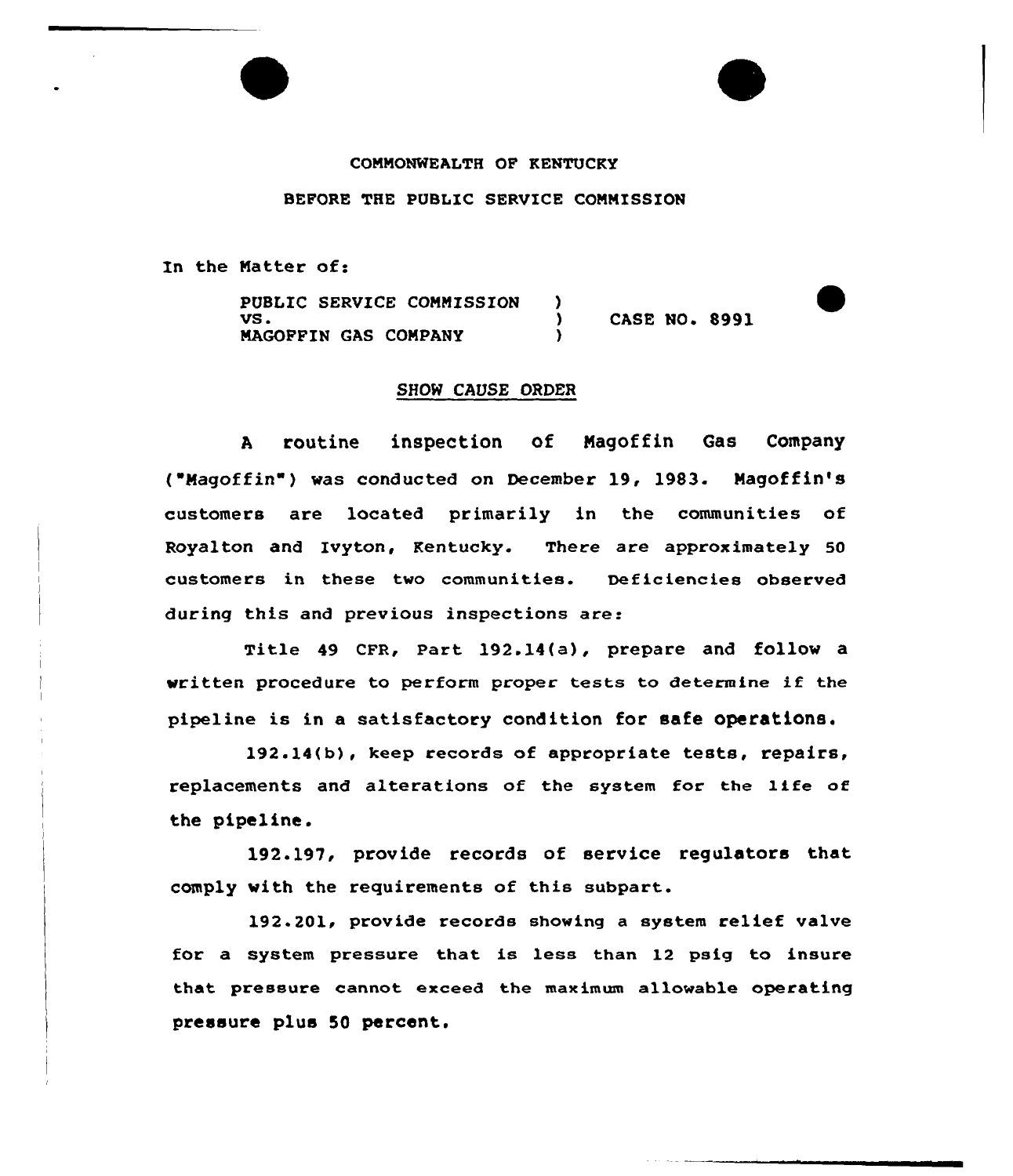192.285, provide records to insure that employees are qualified to install and make repairs to plastic pipe.

192.363, provide records to insure that service line valves meet the requirements of this subpart.

192.453, establish cathodic protection procedures to be carried out by a person experienced and trained in pipeline corrosion control methods.

192.503, provide records of test results for new segments of pipeline that meet the requirements of this subpart

192.603, establish a written operating and maintenance plan that incorporates requirements of 192.605.

192.614, provide a written damage prevention program as specified by this subpart.

192.615, provide a written emergency plan that complies with this subpart.

192.625(f), conduct periodic sampling of combustible gases to assure the proper concentration of odorant in accordance with this section.

192.707, provide line markers for distribution gas mains that conform to 192.107(d}.

192.723, provide a periodic leakage survey that conforms to this subpart.

807 EAR 5:006, Section 15, maintain meter history test cards that provide information sufficient to comply with this section.

 $-2-$